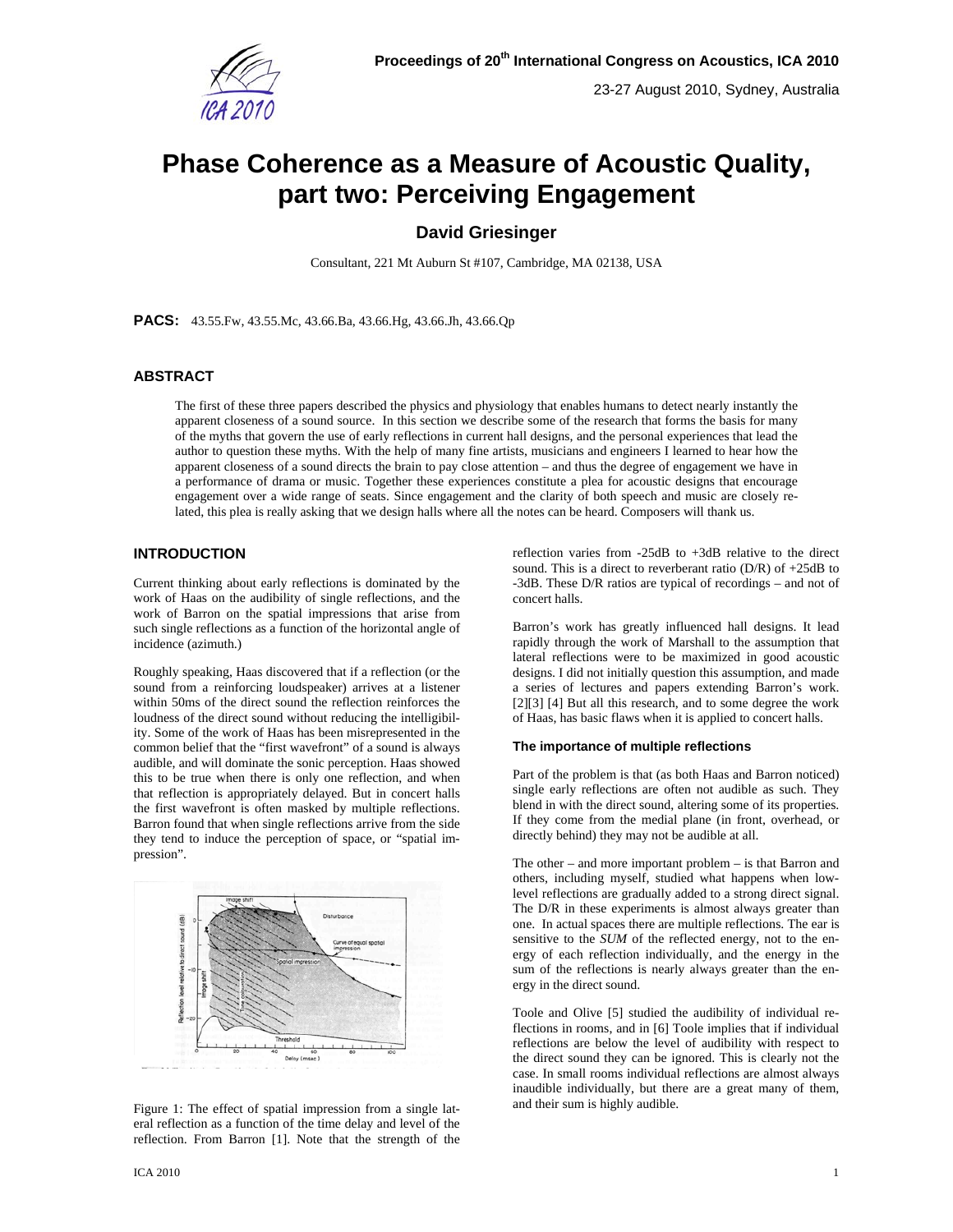The energy in the reflections in halls is greater than the energy in the direct sound for an obvious reason: the strength of the direct sound decreases 6dB with every doubling of distance from the source. In a typical concert hall half the seats have a D/R less than -10dB. In almost all seats the D/R is less than -3dB. A major purpose of a hall – besides keeping out the rain – is to capture sound that does not travel directly to a listener, and re-direct it to the listeners. In the best halls the re-directed sound increases loudness without compromising engagement.

If we duplicate Barron's work with multiple reflections, and with D/R ratios less than -3dB, we find that far from being benign, when the sum of reflections that arrive in the first 100ms after the direct sound exceeds a critical value, the ear is no longer able to detect the direct sound as separate from the reverberation. The clarity, timbre, and localizability of the sound changes in profoundly. Surprisingly, the apparent loudness of the reverberation also decreases, as does the perception of envelopment.

# **FORMATIVE EXPERIENCES WITH OPERA**

The author has had the good fortune to work with sound and reverberation in many capacities. My earliest experiences came as a sound engineer of classical music, work I still enjoy. I recognized the critical lack of natural-sounding artificial reverberation, and started a career designing these devices. This led to extensive work in recording, sound playback, and electronic architecture - in spaces as large as Chicago's Grant Park, and as small as automobiles.

Electronic manipulation of acoustics has enormous advantages as a research tool. It is possible to quietly wander through a hall during a rehearsal or a performance, and vary the acoustics with a remote control. Suddenly valid A/B comparisons can be made – and in the company of a skilled conductor or director the real – as opposed to imagined – effects of small modifications can be heard, and remembered.

Coming from the field of sound recording, and as a designer of reverberation equipment, I was all in favour of more reverberation than some halls provided. When I had the chance to work in opera houses I was rapidly disabused of this notion. My first settings for the reverberation enhancement in the Berlin Staatsoper were deemed way too strong by Mr. Barenboim. He insisted that the clarity of the singers be in no way reduced by reverberation.



Figure 1: Deutches Staatsoper, Berlin

The solution was to increase the reverberation time and the reverberation level at frequencies below 500Hz – but to reduce the level and RT at upper frequencies. The result was that the extremely high engagement of the Berlin Staatsoper

was retained, while the orchestra, and the fundamental frequencies of the singers, gained the richness they had lacked. This opera house is still my favourite in Europe. Critics were very happy with the change – but oblivious to its acoustic origin. "Barenboim has managed to get the Staatscapella to sound like a real orchestra" was the comment.

Peter Lockhart, the assistant conductor of the Amsterdam Muziektheater, and I were in the Muziektheater stalls with a remote control during a rehearsal of "Siegfried". We raised the strength of the reverberation above 1000Hz by 1dB. "Stop – that's too much" said Peter. "Why", I asked. "Because the singer just moved away from us by 3 meters" he said. And he was right. In time I was able to hear this myself. It is difficult to do, because the visual impression of distance is so dominant. The effect of reflections and reverberation on sonic distance seems to be all or nothing. Either the singers are clear – and engaging – or they seem far, and less interesting. But you have to close your eyes to hear the difference as in increase in distance.

Hartmut Haenchen, the music director in Amsterdam, was conducting in the pit when I chose to raise the reverberation level by 1/2dB. He immediately waved to me from the podium, and told me to put it back. He had easily heard the increase, even standing right in front of the pit orchestra. I had similar experiences with Michael Schønwandt in Copenhagen.

All these experiences convinced me of the vital importance of immediately hearing the results of acoustic adjustments. I am convinced that without the ability to rapidly compare the small changes we were making we would not arrive at the settings we eventually used. We would probably have used more reverberation, and compromised engagement.

In fact, Haenchen had come to Amsterdam from the position of music director of the Dresden Semperoper. The Semperoper is far more reverberant than Amsterdam. From my seat in the front of the first balcony (see figure 4) the singers seemed far away. Balance between the singers and the orchestra was poor and the singers were not engaging. Haenchen initially wanted me to duplicate the sound of the Semperoper – just as Barenboim wanted something like the Festspielhaus in Bayreuth. But when they were able to A/B the difference in clarity such levels of reverberation created, they wanted no part of it.

# **DOCUMENTATION WITH BINAURAL RECORDINGS**

There are other ways of performing instant A/Bs besides electronic architecture. I was working with a well-known acoustician when I noticed that he was recording all the performances he attended with microphones in his ears, and a small DAT tape recorder. I was impressed. He said did not think you could learn anything about hall acoustics without documenting what you thought you had heard.

Since then I have been attending operas and concerts all over the world, and recording many of them with tiny microphones stuck to my eyeglasses above my pinna. For the last three years I have been doing this with probe microphones which sit gently on my eardrums. The probe microphone system, when headphones are equalized with the same microphones, is capable of astounding realism, at least for me and about 50% of the people who listen to it. [7]. With this system you can A/B two different seats in the same hall, or two different halls.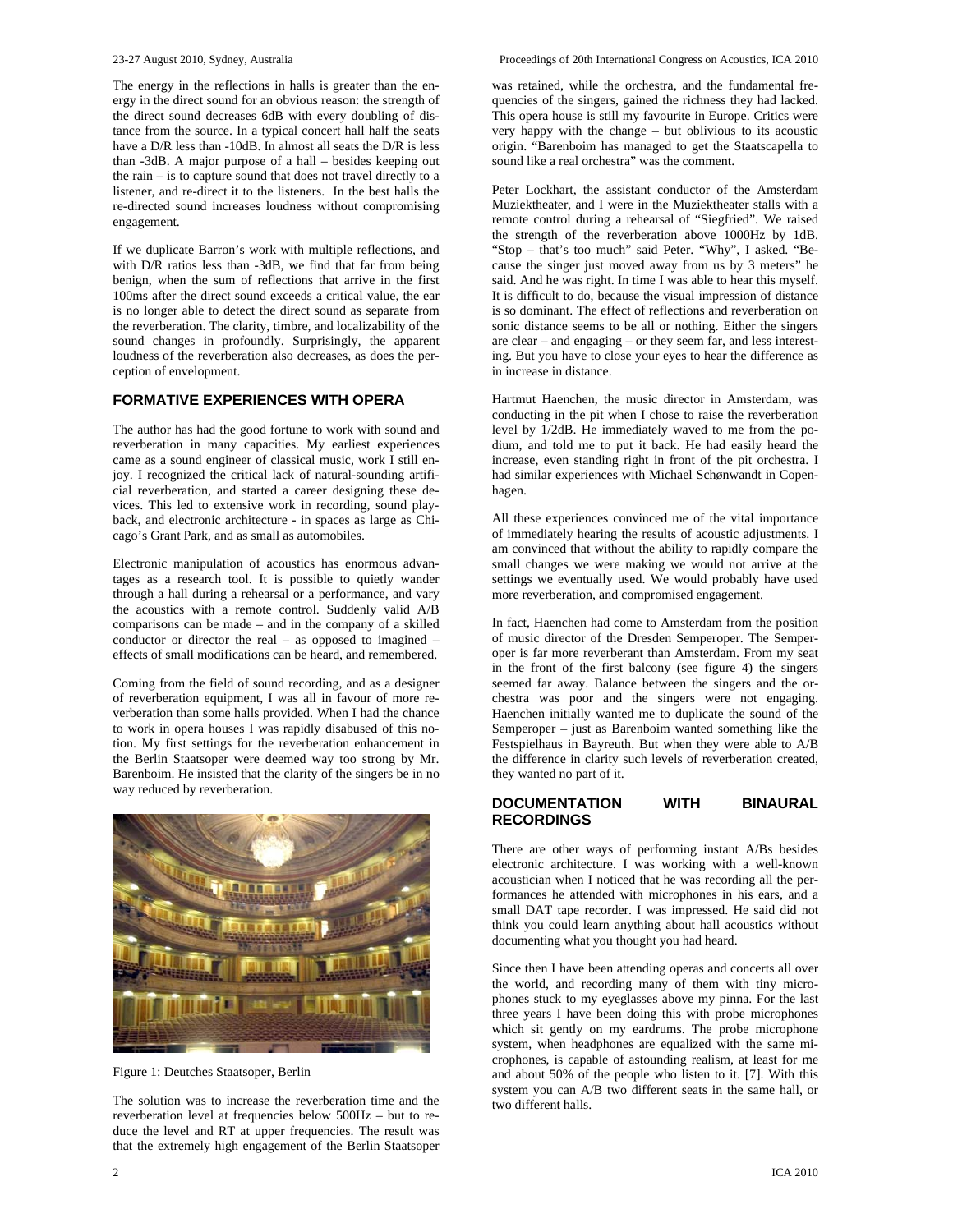

Figure 2: Binaural system for recording the sound pressure at the eardrum. The microphones are behind the pinna, with a hard tube into the ear canal, equipped with a very soft silicone tip. When high quality on-ear headphones are equalized with the same microphones and a mathematical inverse filter exceptional realism results – without the need of head tracking.

This system has been invaluable. With it I have been able to convincingly record and play back the differences in engagement between one seat and another seat only a few rows back. The recordings made with microphones above the pinna are not as realistic, but they give a good general idea of the clarity of the sound, and the balance between soloists and orchestra. They also play back reasonably well through loudspeakers in a non-reverberant room. Any time I think I am on the wrong track I can go back and listen to some of the recordings. They are reassuring.

A major advantage of all these recordings is that they can be used as input to the measurement system described in part one. Work on measuring halls this way is in progress.

# **DRAMA EXPERIMENTS IN COPENHAGEN**

Due to the success of the enhancement system in the old Royal Theatre in Copenhagen, Steve Barbar and I were asked to improve the speech intelligibility in a drama theatre – the "new stage" across the street. We had previously installed 64 loudspeakers in this theatre for use in opera, but the system was not intended for speech. We used a pair of line-array microphones to pick up the sound from the actors on stage, and I designed a sophisticated electronic gating circuit to remove as much as possible of the reflections and reverberation from the direct sound. The resulting signal was distributed though the speakers with appropriate sound delays.



Figure 3: Copenhagen New Stage

Note that the New Stage is a shoebox. Not the best shape for a drama theatre, as the average listener is too far from the

23-27 August 2010, Sydney, Australia Proceedings of 20th International Congress on Acoustics, ICA 2010

actors for good engagement. (This comment also applies to recital halls for chamber music.)

I turned the system on and off every 10 minutes during a live performance of Chekov in Danish with a full audience. Five of the major drama directors in Copenhagen were in the audience. At the intermission the directors were unanimous. "The system works – the actors are louder and more intelligible" they said. "We don't like the system – turn it off." "All right", I said, "tell me why."

At first they could not tell me. But I kept at it. Finally one said "The system makes the actors seem further away. I would rather the actors be unintelligible than sound further away. If the audience can't understand them, the audience will listen more intently. This is just what I want." The other directors agreed. They decided the solution to the intelligibility problem was better training of the actors.

Schønwandt was conducting "Tristan" next door. When he finished he wanted to know all about the experiment. He fully concurred with the results – and found the conclusion about training the actors highly amusing.

### **RECENT OPERA HOUSE EXPERIENCES**

#### **Moscow**



Figure 4: The Dresden Semperoper from my seat in the front of the first balcony.

Much of the work described in these papers started when I was working in Moscow at a new opera theatre built next to the old Bolshoi. The new theatre was intended as a replacement for the old theatre which was scheduled to be rebuilt. The new theatre was modelled after the Semperoper in Dresden, which was rebuilt in 1983 after being destroyed in the second world war. The redesigned Semperoper eliminated the layers of fabric and other absorptive surfaces that were – and are – typical of European opera houses. I measured the fully occupied reverberation time at 1.6 seconds at 1000Hz – quite long for a venue with only about 1200 seats. I have a recording of "Arabella" from the front of the first balcony. The singers seem far away, and the balance between singers and orchestra is poor. The sound is reverberant, and the orchestra sounds good. But the singers are not engaging.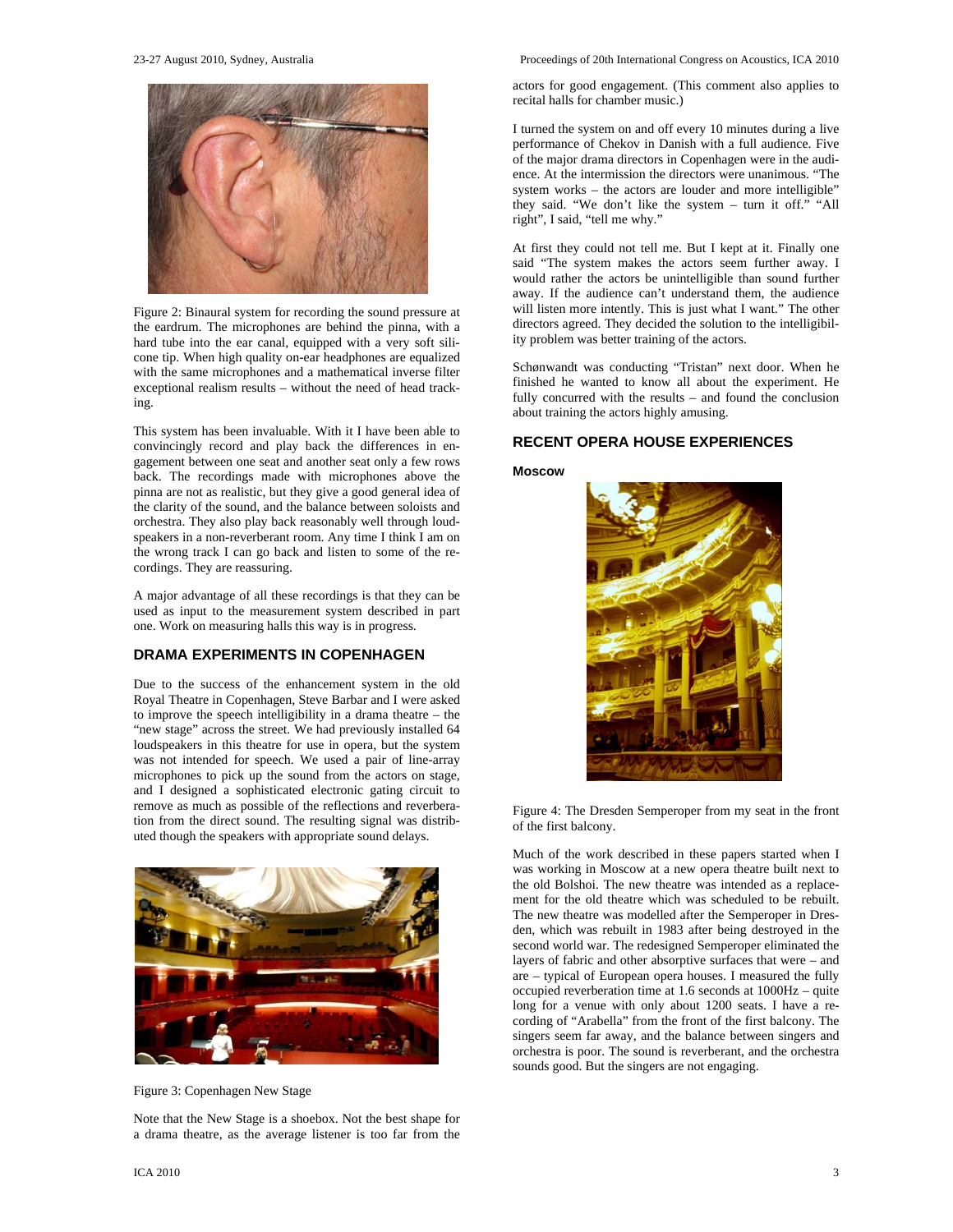

Figure 5: the new Bolshoi Theatre

The new Bolshoi is smaller, and more reverberant than the Semperoper. In addition there are strong focused early reflections from the curved side walls into the stalls. Singers sounded even further away than in the Semperoper. I had been asked to add reverberation to the opera house – which was not what it needed. I eventually got a conference with the general manager – who listened intently, and indicated he agreed. He had come from the Mariinsky theatre – and knew what drama needed. He indicated that more absorption would be on his to-do list, but that it might not be politically feasible. Everything is political in Russia.

With the help of a scalper I attended an opera performance and a ballet in the old Bolshoi theatre. Both were magnificent. The hall has 3000 seats – more real seats than La Scalla – and an occupied reverberation time of 1.2 seconds. The singers have enormous emotional power throughout the hall, and balance between them and the orchestra is overwhelmingly in favour of the singers. The ballet was surprisingly reverberant. The orchestra was playing the reverberation, and the very wide pit made the sound enveloping.

This is what an opera house should be! Too bad they are taking it down. I hope they don't rebuild it like the Semperoper.

#### **Two recently completed opera houses**

I attended performances in two recently completed European opera houses, sitting in two seats in the first one, and three in the second. I recorded what I heard with my probe system.

The first was a performance of "Siegfried" in a brand-new house. The sound in the back of the top balcony was distant, but reasonably clear. I needed – and did not have – binoculars to see the action clearly. Excess early reflections were blocked by the balconies, and there was a very prompt – and thus not problematic - reflection from the ceiling, which was only a few feet overhead. Balance between the singers and the orchestra was poor, as the approximately 1.6 second reverberation time of hall favours the orchestra over the singers. For the last act I managed to sneak into the stalls. There was a strong reflection bouncing from the surface below the first balcony to the side wall and back into the stalls. The orchestra appeared to come from the side wall instead of the pit. The singers struggled to be heard. I played the tape to one of my colleagues. "I can't understand the words," he said, "and I'm German."

In the second house my first position was in standing room at the back of the first balcony. The balcony shielded me from many of the early reflections and reverberation, and the sound was clear and engaging. I liked it. The next seat was in

the front of the second balcony, the third in the front of the third (top) balcony. I played these recordings to about 12 of my acoustician colleagues. All were impressed by the realism, and said what they heard in the recordings corresponded very well to what they had heard in similar seats. Nearly everyone preferred the sound in the front of the second balcony. The exceptions were me and the two who understood Italian. "This is not opera," they said "the drama is lost if you can't hear the words." I don't understand Italian – but I agree.

(Sound clips from this house can be heard in reference [3] in the third of these three preprints.)

#### **EXPERIENCES IN LARGE CONCERT HALLS**

In 2004 Leo Beranek asked me to join him for a talk at the 50<sup>th</sup> anniversary of the ASA. He wanted me to talk about concert halls – and I thought I knew too little about the subject. So I compared my recordings of violin concertos from three well known halls – Boston Symphony Hall, Avery Fisher Hall in New York, and the Kennedy Centre in Washington DC.

All these halls have similar cubic volume, rectangular shape, and similar numbers of seats. But they sound very different, with Boston clearly the best. I concluded at the time that the major differences were in the stage houses – but I did not test seats more than half-way back, and I was not convinced the stage house was the only reason they sounded different. These differences are discussed further in the third part of this talk.

A few years later I was asked to write a short mathematical article on concert acoustics for the IEEE.[8] Once again I felt I knew too little about the subject, so I did some experiments. I modelled the Boston Hall and the Concertgebouw in Amsterdam, and did binaural convolutions of the result with my own HRTFs. The models sounded very good, and plausibly like the real halls. But the two sounded quite different.

 I swapped the late reverberation from one hall with the late reverberation of the other – and found it made no difference. The shape of the build-up of reverberation in the two halls was similar - but there was an additional time delay in Amsterdam of about 10ms. When I shortened this time delay to match the delay of the Boston hall the two models sounded identical. Amsterdam is almost square in plan. The greater delay of the side reflections, and the slightly closer average distance between the musicians and the listeners increases the clarity compared to Boston, but both halls create good engagement over a wide range of seats.



Figure 6: Reverberation build-up and decay from a 100ms excitation in a model of the Amsterdam Concertgebouw. The seat was chosen so that the D/R would be -10dB for a continuous excitation. Note there is more than 35ms time delay before the reflected sound pressure equals the direct sound pressure. This allows the brain to perceive the direct sound as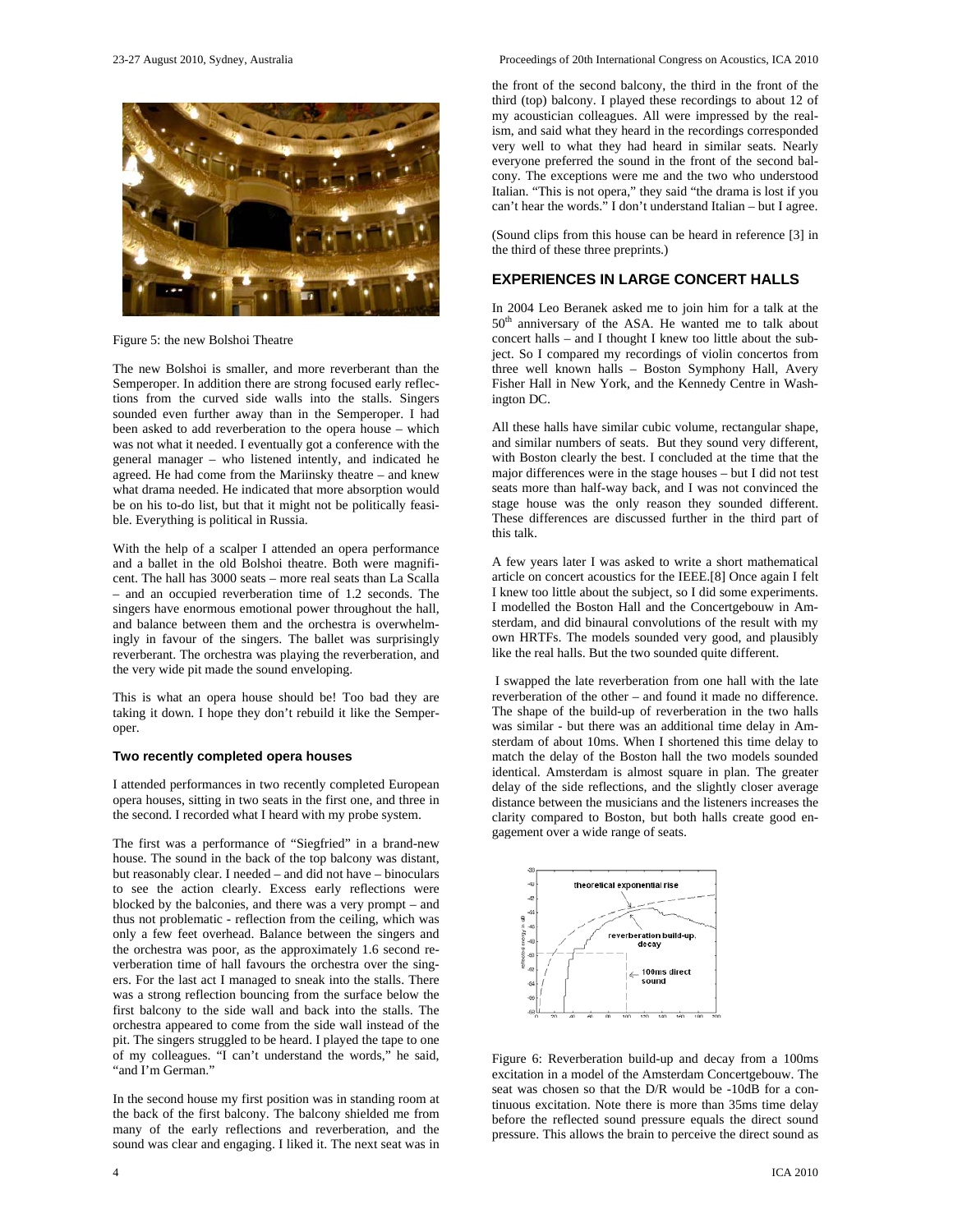separate from the reverberation. Good azimuth perception and high engagement results. The value of *LOC* is +6dB.



Figure 7: Reverberation build-up and decay from a 100ms excitation in a model of Boston Symphony Hall. The seat was chosen so that the D/R would be -10dB for a continuous excitation. Note that the initial delay is less than in Amsterdam. The sound is slightly less clear, but still engaging. The value of *LOC* is +4.2dB.

Clearly the rate at which reverberant energy builds up, and the level of this reverberation compared to the direct sound is an extremely important – and neglected – aspect of hall design.

As a further experiment, I took the model of the Boston hall and reduced its dimensions by a factor of two. The sound went from clear and reverberant to muddy and unpleasant. If too many reflections come too soon, the result is disastrous.



Figure 8: Reverberation build-up and decay from a 100ms excitation in a model of the Boston Symphony Hall with the dimensions all reduced by a factor of two. The seat was chosen so that the D/R would be -10dB for a continuous excitation. The value of LOC is +0.5dB. This hall has a reverberation time of under one second, but the sound is muddy and there is no engagement. Since the hall is smaller than the original, and the reverberation builds up more quickly, there is far more reverberant energy in the 100ms window that follows the onset of the direct sound. The direct sound is completely masked by the reflections.

As we will see in part three, the shape of the stage and the delay of the first lateral reflections are only part of the reason that Boston and Amsterdam are held in such high regard. I now believe an essential element of their success is the frequency dependence of the scattering elements on the walls and ceiling. These features increase the direct to reverberant ratio at high frequencies by directing high frequency reverberant energy downward to the front of the hall, where it is absorbed before it can travel to the back of the hall. The result is similar to the electronic enhancement in the Berlin Staatsoper. Reverberation and engagement can co-exist.

#### **EXPERIENCES IN SMALL CONCERT HALLS**



Figure 6: The stage of a small concert hall that lacks clarity and engagement.

A little more than a year ago I had the opportunity to work in a 300 seat chamber music hall that had problems with muddiness and lack of engagement. If you sat close enough to the stage to hear the sound clearly the sound was too loud. If you sat further back it was difficult to localize and separate instruments. The occupied reverberation time was about one second – so by conventional thinking the sound should have been clear. But it was not. In the opinion of several of my acoustician friends the lack of clarity could be solved by adding a small shell behind the musicians. My work with models suggested the opposite. I felt the problem was that the first reflections came too soon, and were too strong. The solution would be to add absorption to the back wall and side walls of the stage.



Figure 7: The same hall with some absorption added to the back of the stage.

We tried both solutions. The small shell made the muddiness worse throughout the hall. Adding a small amount of absorption – just panels at the bottom of the back wall - made an enormous improvement. The dean of the music school that owned the hall said he had never heard what a difference a seemingly small acoustic modification could make to the power of the music. The piano sounded like a newer and far superior instrument. There are plans to permanently install some absorptive panels at the back of this stage.

In a new European hall with about 350 seats I recorded a violin-piano concert in several different rows by discretely hopping across rows between pieces. (The performance was sparsely attended.) Clarity was good in rows 1 to 3, poor in rows 4 through 13, and for some reason was good again in row 14, the last row. But to my ears most of the seats in this hall were muddy and unclear.